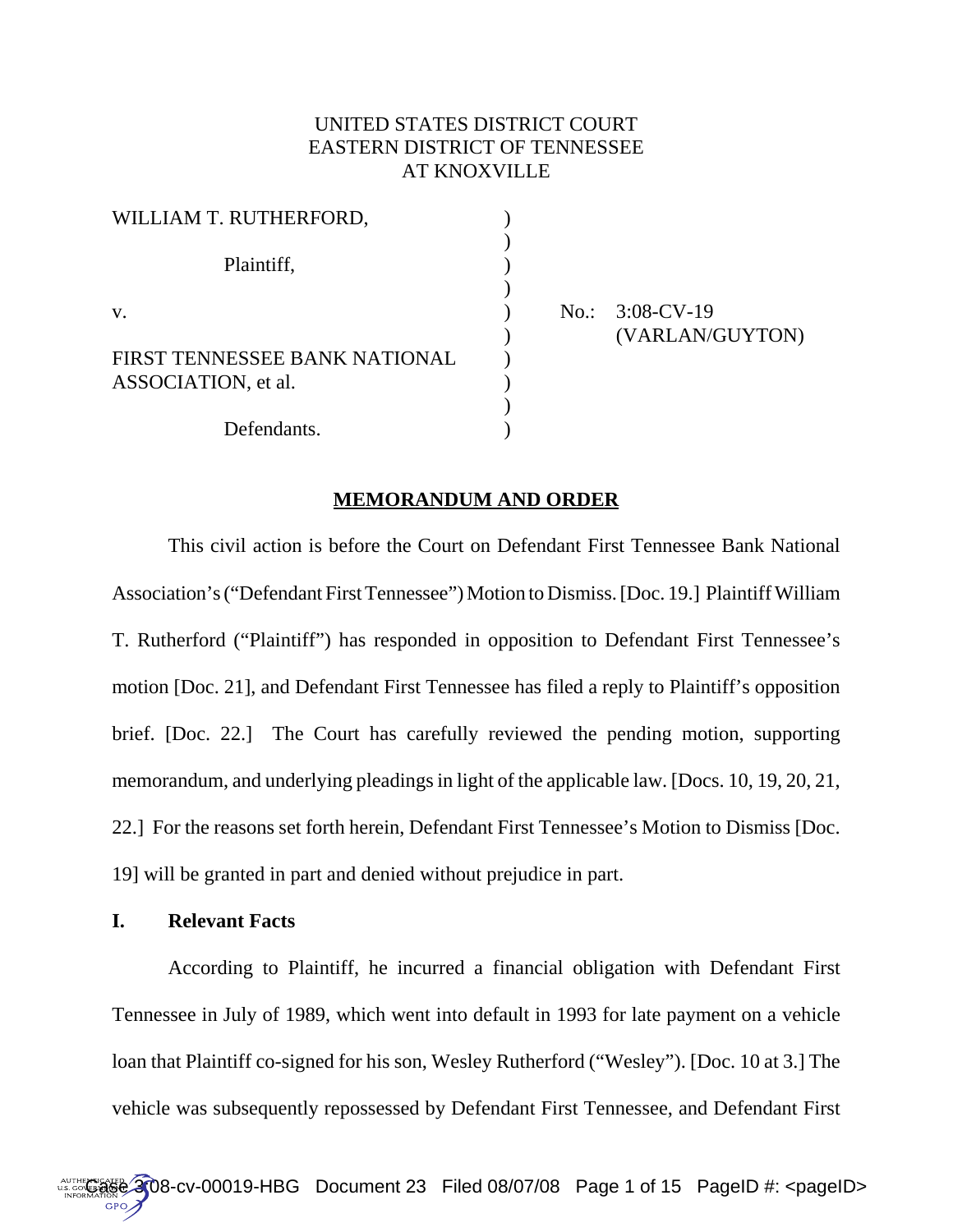Tennessee received a judgment from the court in Blount County, Tennessee, in the amount of \$9,354.01 on January 17, 1996, for the deficiency balance, accrued interests, court costs, and attorneys fees. [Doc. 10 at 4-5.]

In 1998, Plaintiff filed a bankruptcy case seeking protection as a debtor under Chapter 7 of the Bankruptcy Code. [Doc. 10 at 5.] On September 4, 1998, the Bankruptcy Court entered an order discharging all of Plaintiff's dischargeable debts, including the First Tennessee judgment debt, pursuant to 11 U.S.C. § 524. [Doc. 10 at 6.]

On July 9, 1999, a copy of the January 17, 1996, Blount County, Tennessee, judgment was recorded in the office of the Register of Deeds for Sevier County, Tennessee. [Doc. 10 at 6-7.] Around July of 2005, Plaintiff alleges that Defendant First Tennessee sold the judgment debt to Defendant First Investment Services, LLC ("First Investment"), who allegedly then transferred the debt to Defendant Credit Bureau of North America, LLC ("CBNA") for collection from Plaintiff. [Doc. 10 at 9.] In December of 2005, Plaintiff allegedly received a collection letter from Defendants CBNA and Terry Clark ("Clark") to collect on the debt. [Doc. 10 at 9-10.] Plaintiff alleges that Defendant CBNA then began to report the debt as an adverse or negative collection account to credit reporting agencies. [Doc. 10 at 11.] Due to Defendant CBNA's negative report to the credit reporting agencies, Plaintiff claims to have suffered economic damages, such as difficulties obtaining a mortgage. [Doc. 10 at 18-19.]

As a result, Plaintiff alleges that Defendant First Tennessee violated the Bankruptcy Court's Discharge Order entered in Plaintiff's bankruptcy case in accordance with 11 U.S.C.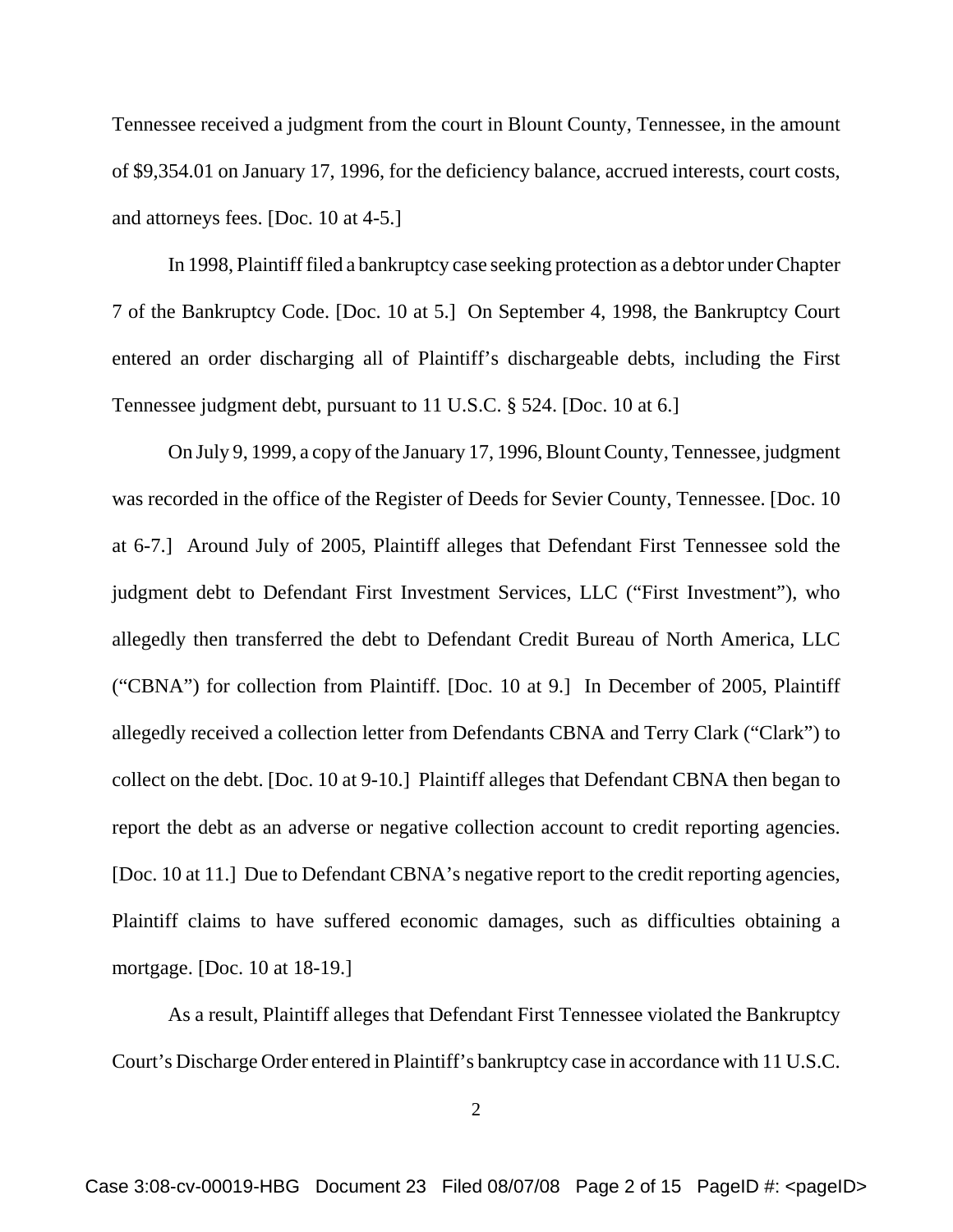§ 524 and the Tennessee Consumer Protection Act of 1977. [Doc. 10 at 30-32.] Plaintiff also makes a claim for invasion of privacy against Defendant First Tennessee. [*Id.* at 33.] Plaintiff makes similar claims, in addition to other alleged violations, against Defendants CBNA, First Investment, Clark, and Does 1-5 ("Does"). [Doc. 10 at 30-33.]

# **II. Standard of Review**

A party may move to dismiss for failure to state a claim pursuant to Fed. R. Civ. P. 12(b)(6). In determining whether to grant a motion to dismiss, all well-pleaded allegations must be taken as true and be construed most favorably toward the non-movant. *Trzebuckowski v. City of Cleveland*, 319 F.3d 853, 855 (6<sup>th</sup> Cir. 2003). While a court may not grant a Rule 12(b)(6) motion based on disbelief of a complaint's factual allegations, *Lawler v. Marshall*, 898 F.2d 1196, 1199 ( $6<sup>th</sup>$  Cir. 1990), the court "need not accept as true legal conclusions or unwarranted factual inferences." *Morgan v. Church's Fried Chicken*, 829 F.2d 10, 12 ( $6<sup>th</sup>$  Cir. 1987). The Sixth Circuit has made it clear that despite the liberal system of notice pleading, conclusory allegations are not enough to survive Rule 12(b)(6) dismissal. *See MacDermid v. Discover Fin. Servs,* 488 F.3d 721, 733 (6<sup>th</sup> Cir. 2007). The issue is not whether the plaintiff will prevail, but whether the claimant is entitled to offer evidence to support his or her claim. *Miller v. Currie*, 50 F.3d 373, 377 (6<sup>th</sup> Cir. 1995). Consequently, a complaint will not be dismissed pursuant to Rule 12(b)(6) unless there is no law to support the claims made, the facts alleged are insufficient to state a claim, or there is an insurmountable bar on the face of the complaint.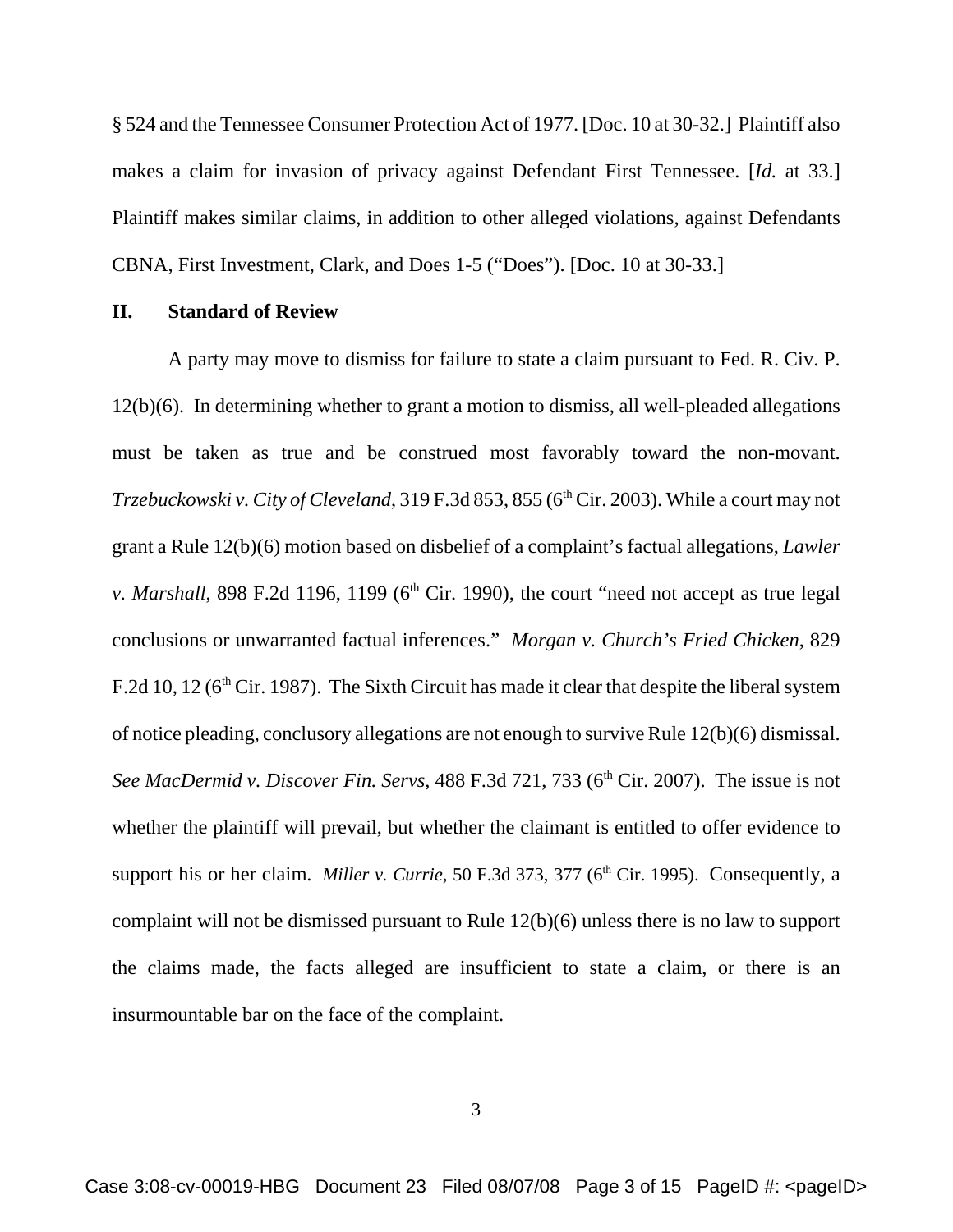#### **III. Analysis**

#### A. Title 11 U.S.C. § 524

Under the Bankruptcy Code, a discharge "operates as an injunction against the commencement or continuation of an action, the employment of process, or an act, to collect, recover or offset any such debt as a personal liability of the debtor, whether or not discharge of such debt is waived." 11 U.S.C. § 524(a)(2). As his first cause of action, Plaintiff claims that Defendant First Tennessee, along with the other defendants, violated the discharge injunction, as set forth in 11 U.S.C. § 524, by seeking to collect on a debt after the entry of Plaintiff's discharge. As a result, Plaintiff seeks actual damages, punitive damages, and legal fees under 11 U.S.C. § 105 against Defendant First Tennessee and the other defendants. Title 11 U.S.C. § 105(a) provides that the "court may issue any order, process, or judgment that is necessary or appropriate to carry out the provisions of this title."

In support of its motion to dismiss, Defendant First Tennessee argues that it did not violate the discharge injunction because 11 U.S.C. § 524's prohibition only applies to actions taken by the creditor to collect from the debtor, not selling the discharged debt to a third party. Defendant First Tennessee also contends that the injunction did not prevent it from selling the debt to Defendant First Investment because even though the debt was discharged as to Plaintiff, the debt remained valid against his son, Wesley. Finally, Defendant First Tennessee argues that its actions were not in willful violation of the discharge injunction because there is no allegation that Defendant First Tennessee took any action to contact, collect, pursue, or demand any personal liability against the Plaintiff or his estate.

4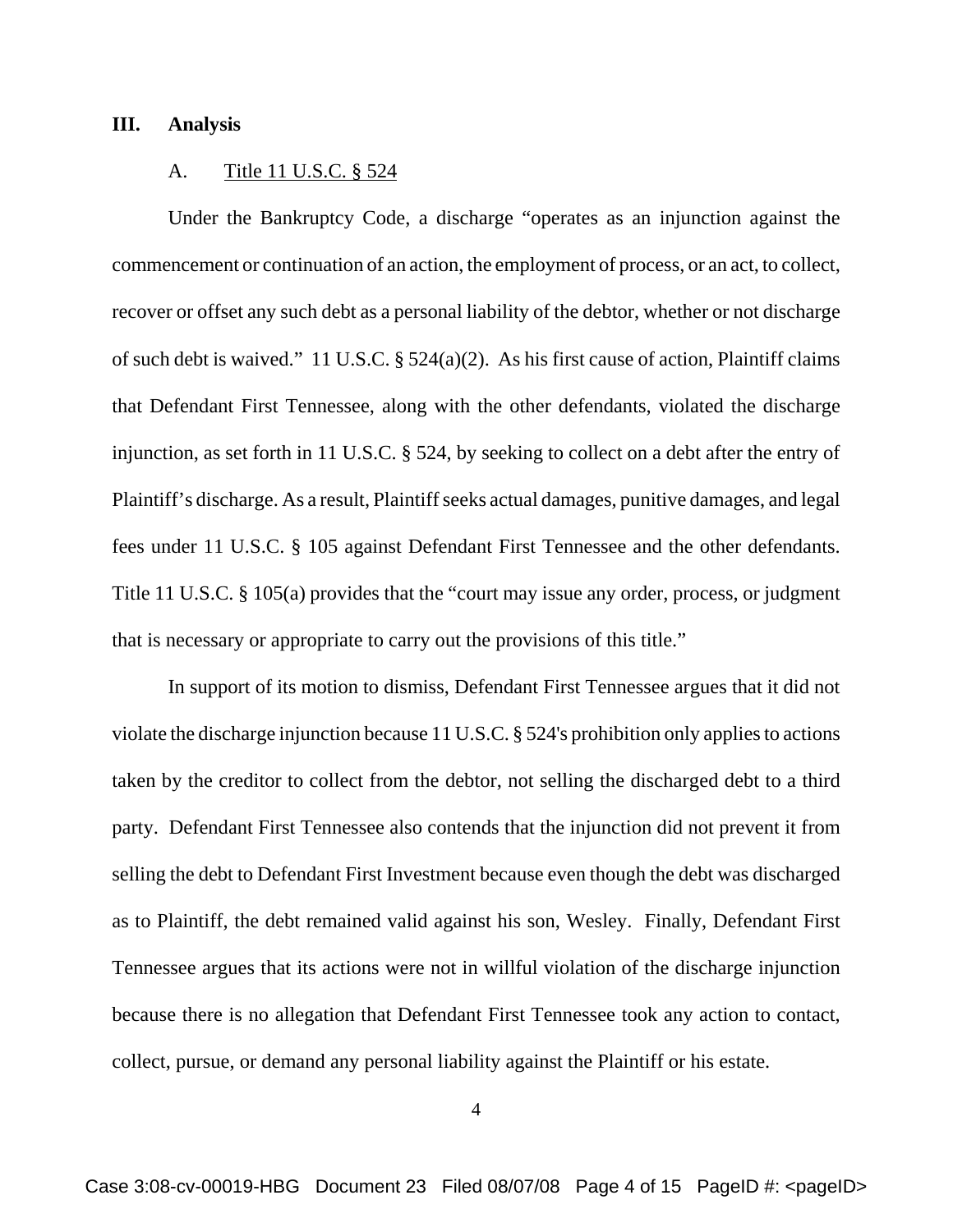Plaintiff responds that Defendant First Tennessee's motion to dismiss raises issues that cannot be resolved by a motion to dismiss. First, Plaintiff contends that the deficiency judgment entered in Sevier County, Tennessee, a year after the discharge order was entered violated the discharge injunction. Second, Plaintiff argues that selling the judgment to Defendant First Investment also violated the discharge order. Third, Plaintiff claims that Defendant First Tennessee failed to implement proper procedures by not informing Defendant First Investment that Plaintiff had been discharged from the debt due to the Chapter 7 bankruptcy proceedings. Plaintiff contends that discovery is necessary to support Defendant First Tennessee's contention that it was only interested in collecting against Wesley, the co-obligor, prior to selling the judgment to another entity for collection.

Before the Court can address the arguments raised by the parties in their briefs, there is a preliminary question of whether an alleged violation of 11 U.S.C. § 524 constitutes a valid cause of action. The Sixth Circuit has held that 11 U.S.C. § 524 does not impliedly create a private right of action. *Pertuso v. Ford Motor Credit Co.*, 233 F.3d 417, 422-23 (6th Cir. 2000) ("Under the law as it now stands, . . . we have no hesitancy in joining those courts (a clear majority) that have held § 524 does not impliedly create a private right of action."). Though Plaintiff's amended complaint cites to 11 U.S.C. § 105 in support of his claim under 11 U.S.C. § 524, the Sixth Circuit has also held that 11 U.S.C. § 105 cannot be invoked to remedy breaches of 11 U.S.C. § 524. *Id.* at 423. In other words, the Sixth Circuit does "not read § 105 as conferring on courts such broad remedial powers." *Id.* (quoting *Kelvin v. Avon Printing Co.*, *Inc.*, No. 94-1999, 1995 WL 734481, at \*4 (6th Cir. Dec. 11, 1995)). Instead,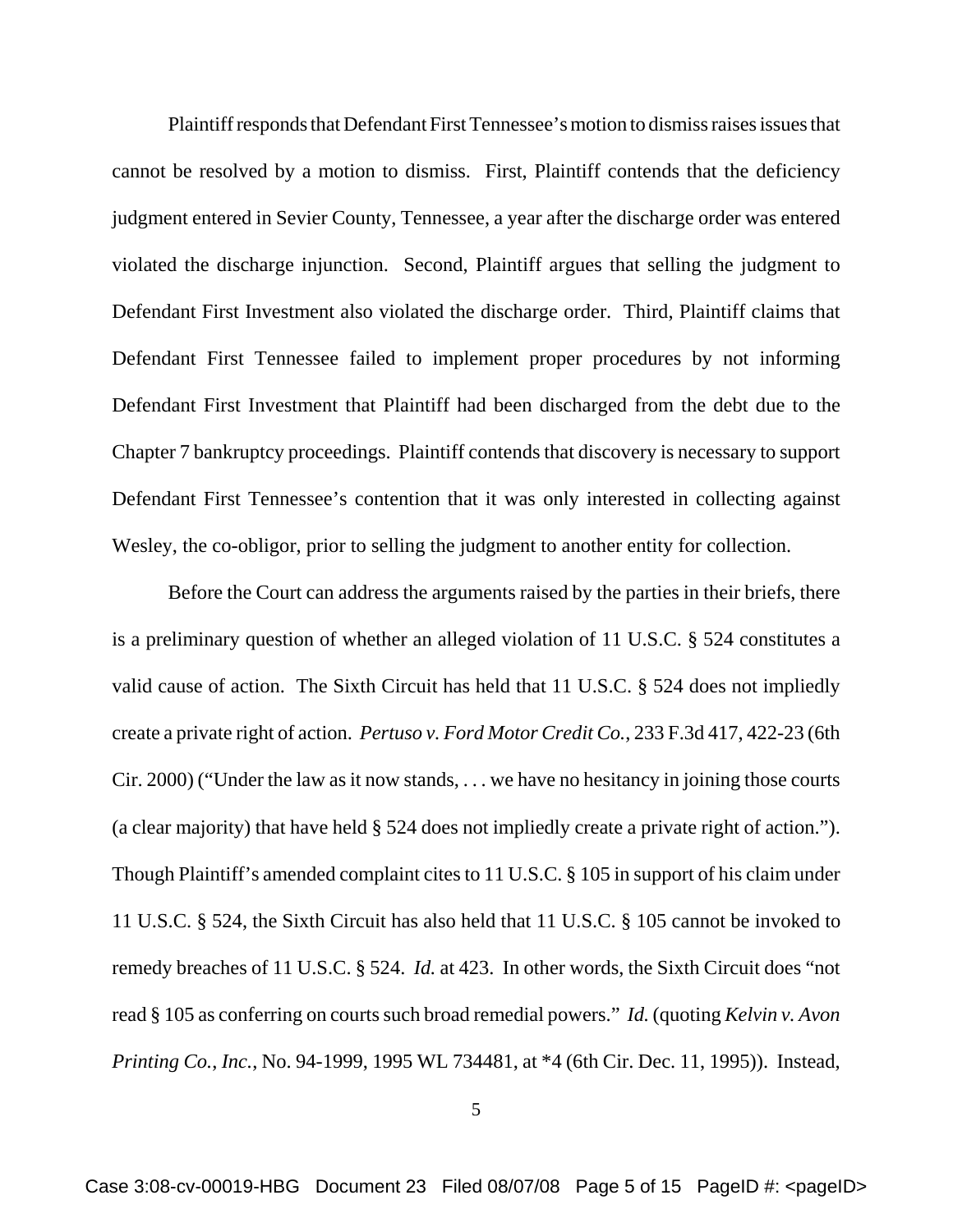the Sixth Circuit has recognized that a contempt proceeding rather than a lawsuit is the proper remedy for a violation of an injunction based on 11 U.S.C. § 524. *Pertuso*, 233 F.3d at 421.

The Court notes that Plaintiff's amended complaint includes allegations that Defendant First Tennessee's actions "constitute contempt of bankruptcy court orders." [Doc. 10 at 24.] Nevertheless, this allegation does not alter the fact that Plaintiff has filed a cause of action based on 11 U.S.C. § 524, which the Sixth Circuit has expressly found does not provide for a private right of action. Thus, Plaintiff's 11 U.S.C. § 524 claim is not a claim upon which relief in the form of a private right of action can be granted. Fed. R. Civ. P. 12(b)(6). To the extent Plaintiff may have a viable contempt claim, the proper procedural avenue is one of contempt proceedings, not a cause of action in a lawsuit. *See* Fed. R. Bankr. P. 9014. Accordingly, though for different reasons than those raised by Defendant First Tennessee, the Court will grant Defendant First Tennessee's motion to dismiss as to the claim based on 11 U.S.C. § 524.

#### B. Tennessee Consumer Protection Act

Plaintiff claims that Defendant First Tennessee's "willful, knowing and/or negligent acts and omissions . . . constitute numerous and multiple violations of the Tennessee Consumer Protection Act" ("TCPA"), Tenn. Code Ann. § 47-18-101 *et seq*. [Doc. 10 at 27.] In support of its motion to dismiss, Defendant First Tennessee first contends that Plaintiff's TCPA claim is barred by the applicable one-year statute of limitations because Plaintiff knew no later than December of 2005 that the debt had been sold or transferred to another entity,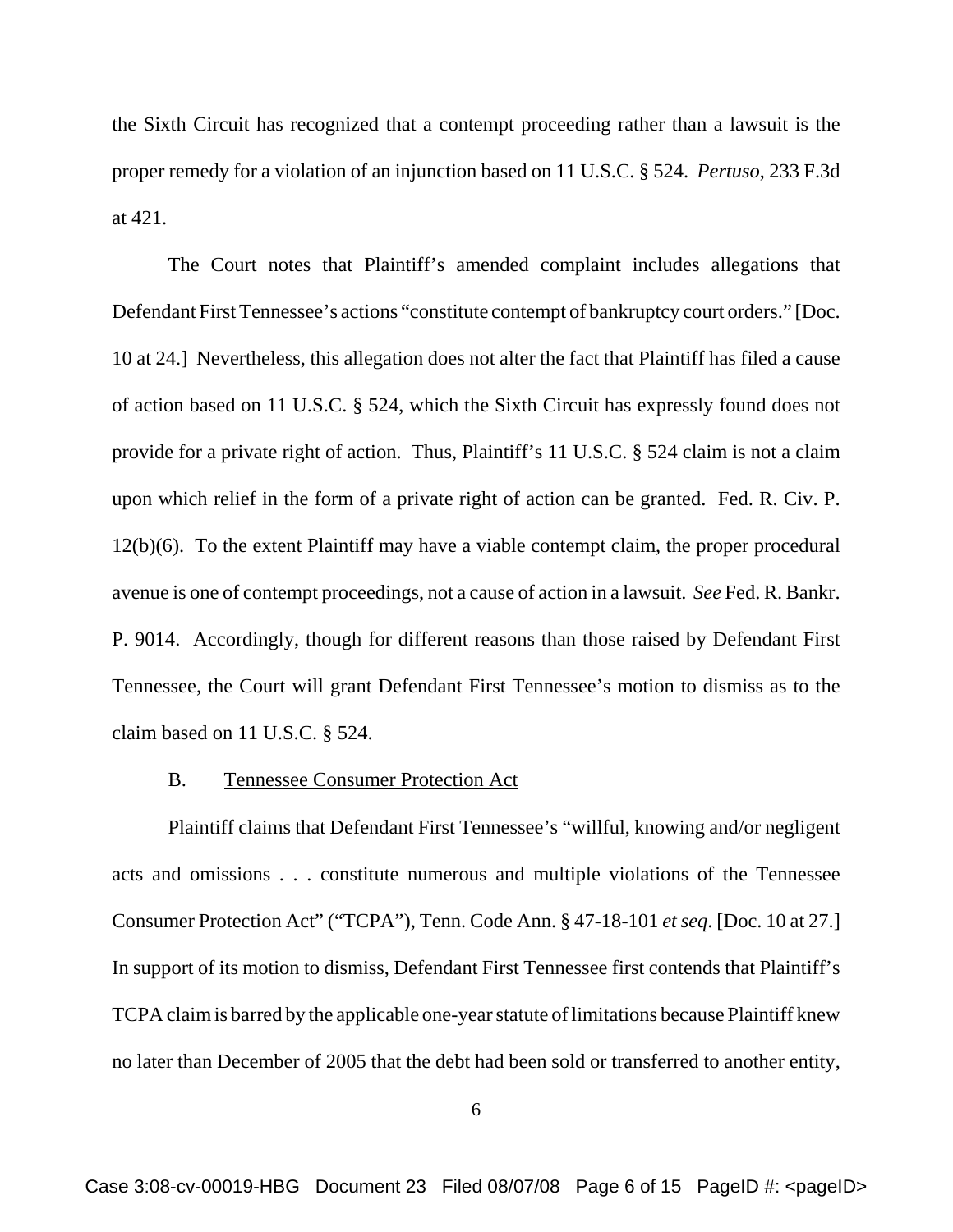namely Defendant CBNA. Thus, the filing of the present lawsuit on January 23, 2008, was untimely. Second, Defendant First Tennessee contends that Plaintiff's TCPA claim must also fail on the merits. Defendant First Tennessee argues that it is not unlawful to record a debt or sell a debt on which a non-filing co-signer remains personally liable and that Defendant First Tennessee's alleged acts and omissions do not constitute "trade or commerce" for purposes of the TCPA.

Plaintiff responds that he did not realize that Defendants First Tennessee and First Investment were separate entities until November of 2007, so his claim should not be barred by the statute of limitations. As to Defendant First Tennessee's substantive arguments, Plaintiff contends that Defendant First Tennessee is liable for failing to remove his name from the judgment. He argues that dismissal of the TCPA claim is improper because discovery is needed.

The TCPA statute of limitations provides that individual or private actions "be brought within one (1) year from a person's discovery of the unlawful act or practice, but in no event shall an action . . . be brought more than five (5) years after the date of the consumer transactions giving rise to the claim for relief." Tenn. Code Ann. § 47-18-110. Similarly, Tennessee courts recognize that "the statute of limitations begins to run when the injury is discovered, or in the exercise of reasonable care and diligence, the injury should have been discovered," also known as the "discovery rule." *Quality Auto Parts Co., Inc. v. Bluff City Buick Co., Inc.*, 876 S.W.2d 818, 820 (Tenn. 1994); *see also Schmank v. Sonic Auto., Inc.*, No. E2007-01857-COA-R3-CV, 2008 WL 2078076, at \*2 (Tenn. Ct. App. Feb. 13, 2008)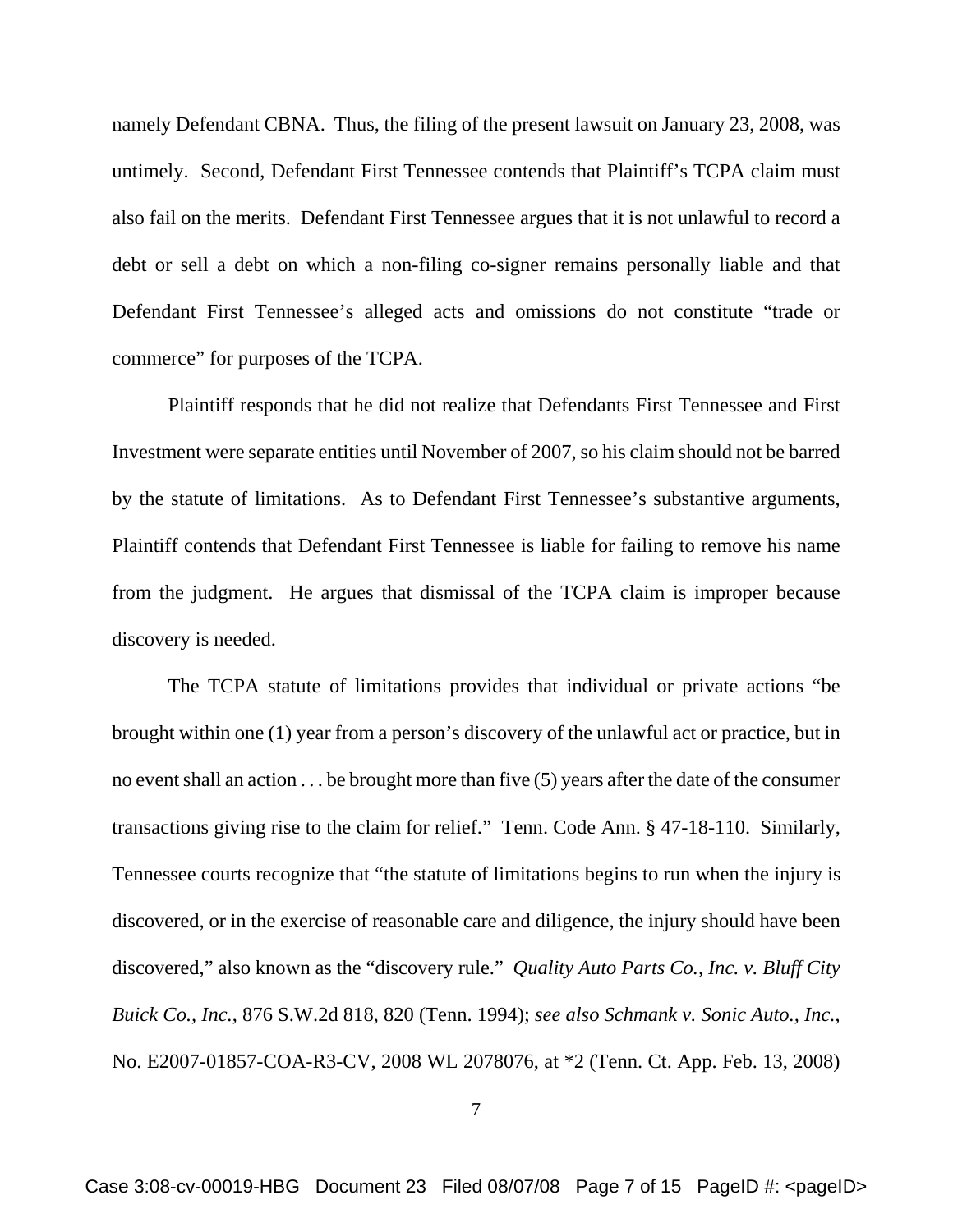(discussing the applicability of the "discovery rule" to TCPA claims). Notably, the discovery rule does not permit a plaintiff to delay in filing suit until "all the injurious effects and consequences of the alleged wrong are actually known to the plaintiff." *Shadrick v. Coker*, 963 S.W.2d 726, 733 (Tenn. 1998). In other words, a plaintiff need not actually know the specific type of legal claim he or she has so long as the plaintiff is "aware of facts sufficient to put a reasonable person on notice that he has suffered an injury as a result of wrongful conduct." *Stanbury v. Barcardi*, 953 S.W.2d 671, 677 (Tenn. 1997) (quoting *Roe v. Jefferson*, 875 S.W.2d 653, 657 (Tenn. 1994)).

Defendant First Tennessee's allegedly "unfair and deceptive violation" of the TCPA occurred on June 28, 2005, when it sold the discharged debt to and failed to inform Defendant First Investment that Plaintiff's personal liability had been removed by his Chapter 7 discharge. [Doc. 21 at 10.] Thus, the statute of limitations would expire one year after Plaintiff "discovered" this allegedly unlawful and deceptive practice. Though Plaintiff contends that he did not "discover" that Defendants First Tennessee and First Investment were not separate entities until November of 2007, the allegations in the amended complaint indicate that Plaintiff actually discovered or, at least, should have discovered his alleged injury in December of 2005.

According to the amended complaint, Plaintiff received a letter from Defendants CBNA and Clark in December of 2005 that stated:

(a) **THIS IS YOUR FINAL OPPORTUNITY** To [sic] make arrangements on this **Judgment Account**.

8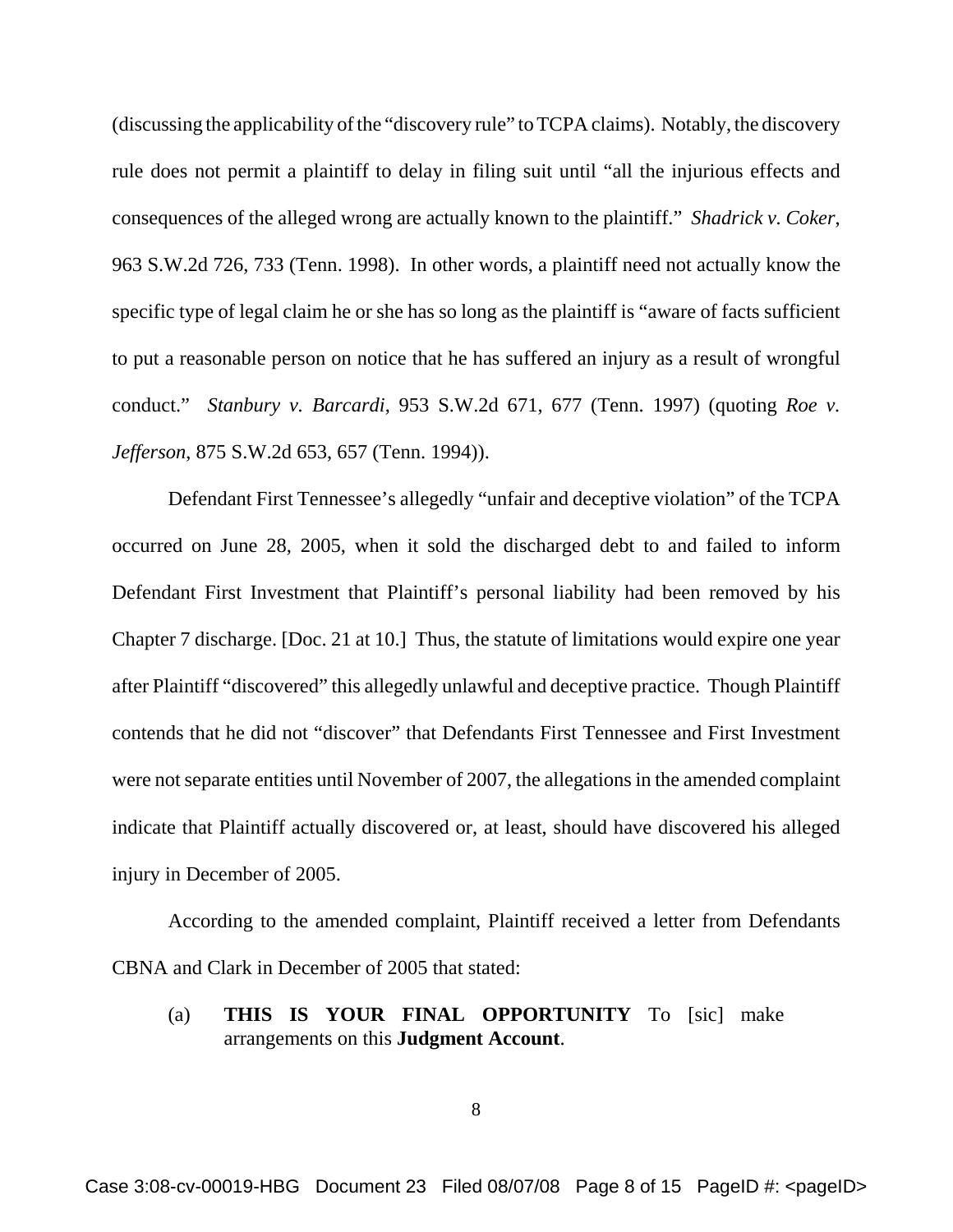- (b) Our office has a documented legal claim against you.
- (c) Due to the fact that we have a Judgment against you, we have the right to:
	- **Subpoena you into court**
	- **Garnishment of your wages allowed by federal and state laws**
	- **Attachment of liens placed on your personal or real properties**
	- **Attachment of bank accounts**
- (d) To avoid this action, you must contact this office within five (5) days from the date of this letter and make suitable repayment arrangements.

[Doc. 10 at 9] (alteration in original) (emphasis in original). Consistent with Plaintiff's position, this alleged letter did not indicate that Defendants First Tennessee and First Investment were separate entities. Nevertheless, the letter gave Plaintiff notice that some entity was seeking collection of the previously discharged judgment debt, regardless of Plaintiff's awareness that Defendants First Tennessee and First Investment were separate entities. In other words, Plaintiff discovered his alleged injury in December of 2005 based on the contents of the collection letter since Defendant CBNA, a previously uninvolved party, was now attempting to collect a discharged debt previously possessed by Defendant First Tennessee. At a minimum, the language of this letter would have led a reasonable and diligent plaintiff to inquire further and discover the alleged injury since Plaintiff was aware of the judgment debt to Defendant First Tennessee being discharged as a result of the Chapter 7 bankruptcy proceedings in 1998. Because the present suit was filed more than one year from Plaintiff's receipt of this alleged letter, the TCPA claim against Defendant First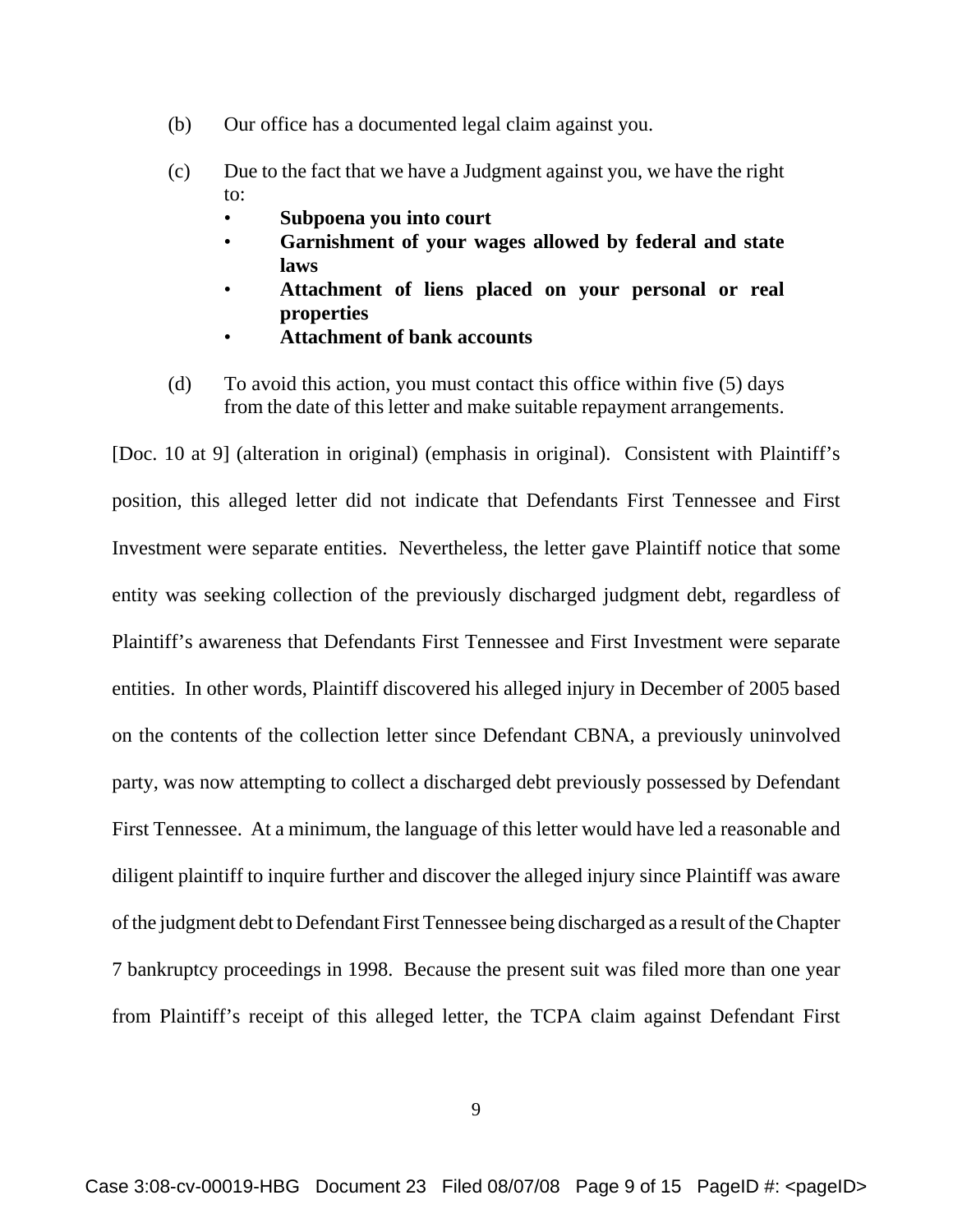Tennessee will be dismissed as being barred by the one-year statute of limitations, and it is unnecessary for the Court to address the substantive arguments regarding this claim.

### C. Invasion of Privacy

In his amended complaint, Plaintiff alleges that the acts and/or omissions of Defendant First Tennessee constitute intentional and/or negligent invasions of privacy by revelation of private financial data to third parties. In support of the motion to dismiss, Defendant First Tennessee contends that the amended complaint's allegations do not constitute an invasion of privacy. Additionally, Defendant First Tennessee contends that the claim is barred by the one-year statute of limitations because Plaintiff was aware of the transfer of the joint account by at least December of 2005 yet did not bring suit until January of 2008. Plaintiff responds that wrongful collection actions can constitute an invasion of privacy, including the filing of the judgment lien in Sevier County, Tennessee, a year after the discharge of the debt in Plaintiff's Chapter 7 bankruptcy case.

According to Plaintiff, his invasion of privacy claim against Defendant First Tennessee is based on the following: (1) wrongful collection actions; (2) failing to protect the security and confidentiality of consumer's nonpublic personal information; (3) repeated collection attempts to collect a discharged debt; and (4) filing of the judgment lien in Sevier County, Tennessee, on July 9, 1999. [Doc. 21 at 13-14.] Based on these alleged acts, Plaintiff makes a claim for "invasion of privacy by revelation of private financial data to third parties." [Doc. 10 at 33.] Thus, Plaintiff's invasion of privacy claim arguably is of the kind involving public disclosure of private facts about a plaintiff. *See West v. Media Gen.*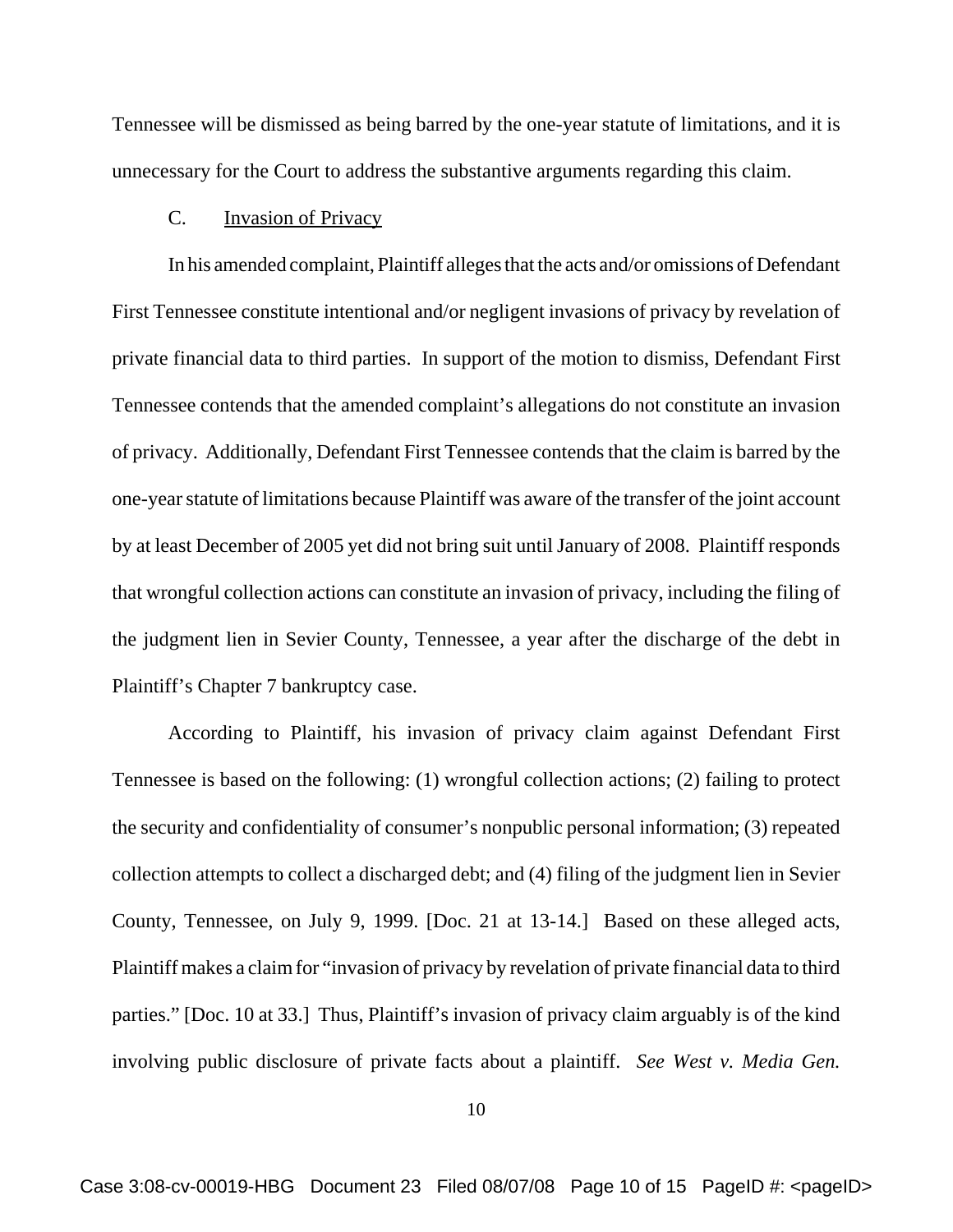*Convergence, Inc.*, 53 S.W.3d 640, 643 (Tenn. 2001). In his responsive brief, Plaintiff also contends that Defendant First Tennessee is liable for another form of invasion of privacy, namely the "intentional interference with the plaintiff's solitude or seclusion either as to his person or as to his private affairs or concerns." [Doc. 21 at 13.]

The Restatement (Second) of Torts lists four forms of invasion of privacy: (1) unreasonable intrusion upon the seclusion of another; (2) appropriation of the other's name or likeness; (3) unreasonable publicity given to the other's private life; and (4) publicity that unreasonably places the other in a false light before the public. *West*, 53 S.W.3d at 643 (citing Restatement (Second) of Torts § 652A (1977)). The Tennessee Supreme Court has not expressly recognized the public disclosure of private facts form of invasion of privacy. *See Givens v. Mullikin ex rel. Estate of McElwaney*, 75 S.W.3d 383, 411 (Tenn. 2002) (stating that the Tennessee Supreme Court has recognized false light and unreasonable intrusion into private affairs forms of invasion of privacy but has reached "no decision as to whether the other forms of invasion of privacy listed in the Restatement (Second) of Torts are actionable"). However, the Tennessee Court of Appeals has held that "Tennessee has adopted the common law tort of invasion of privacy." *Roberts v. Essex Microtel Assocs., II, L.P.*, 46 S.W.3d 205, 210-11 (Tenn. Ct. App. 2000); *see also Parr v. Middle Tennessee State Univ.*, No. M1999-01442-COA-R3-CV, 1999 WL 1086451, \*2-3 (Tenn. Ct. App. Dec. 3, 1999) (recognizing a claim for invasion of privacy for public disclosure of private facts). Given the recognition by Tennessee courts, though in varying degrees, of a claim for invasion of privacy, the Court will proceed to determine whether the invasion of privacy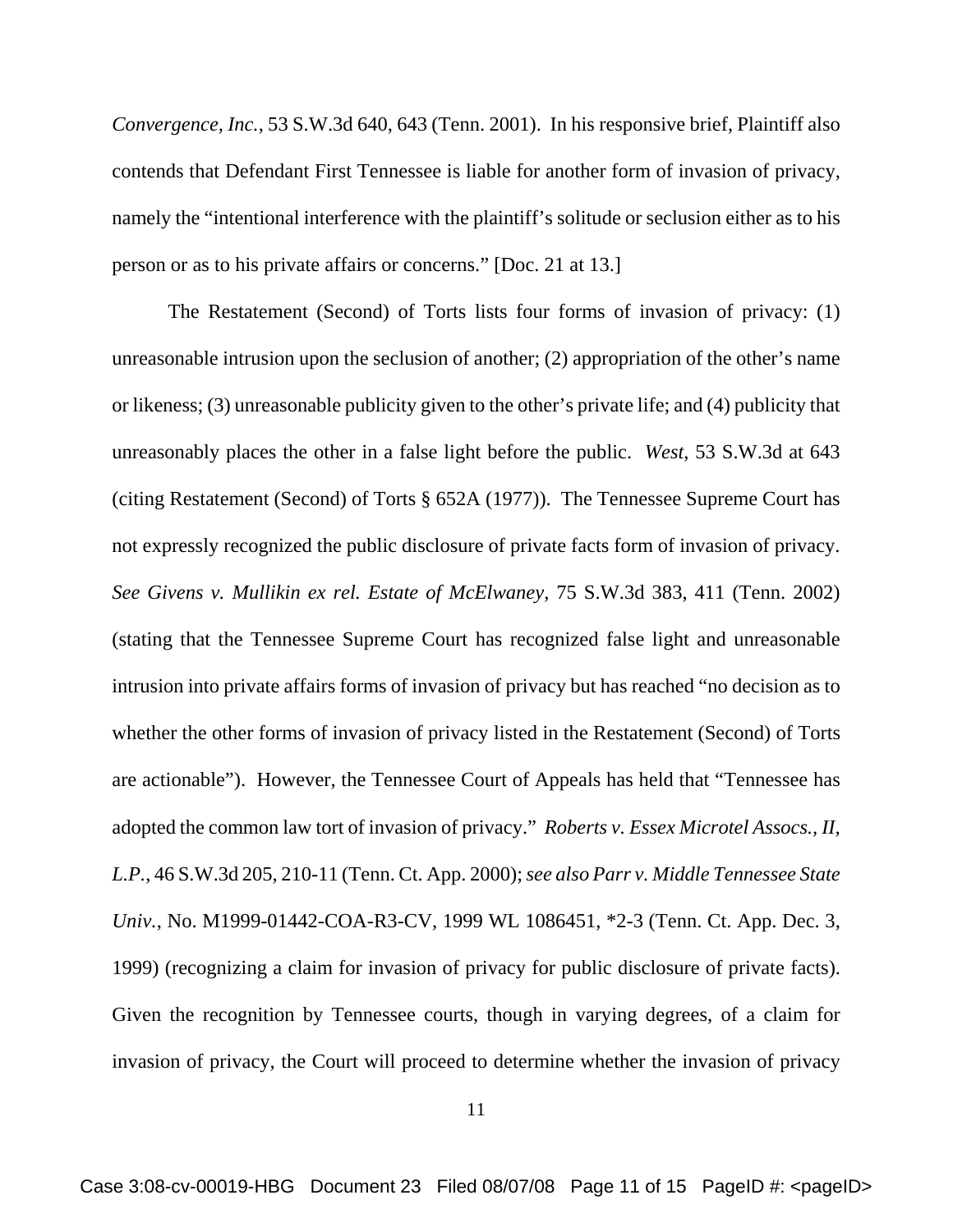claim against Defendant First Tennessee should be dismissed due to the statute of limitations or, if necessary, on the merits.

The applicable statute of limitations for an invasion of privacy claim is "within one (1) year after the cause of action accrued." Tenn. Code Ann. § 28-3-104(a). As previously discussed, the "statute of limitations begins to run when the injury is discovered, or in the exercise of reasonable care and diligence, the injury should have been discovered." *Quality Auto Parts Co., Inc.*, 876 S.W.2d at 820. Taking all well-pleaded allegations as true and construing them most favorably toward the Plaintiff, the Court finds that Defendant First Tennessee's allegedly wrongful collection actions, failure to protect the security and confidentiality of consumer's nonpublic personal information, repeated collection attempts to collect a discharged debt, and recording the judgment lien in Sevier County, Tennessee, are barred by the one-year statute of limitations. In the amended complaint, the most recent involvement by Defendant First Tennessee in this case occurred in July of 2005 when the judgment lien debt was sold to Defendant First Investment. [*See* Doc. 10 at 8.] Furthermore, as discussed above, Plaintiff discovered or should have discovered the alleged wrongful inclusion of Plaintiff as a debtor when he received the collection letter from Defendant CBNA in December of 2005. Plaintiff's invasion of privacy claim, to the extent based on Defendant First Tennessee's alleged wrongful collection actions, failure to protect the security and confidentiality of consumer's nonpublic personal information, and repeated collection attempts to collect a discharged debt, is barred by the one-year statute of limitations. Accordingly, the Court need not address Defendant First Tennessee's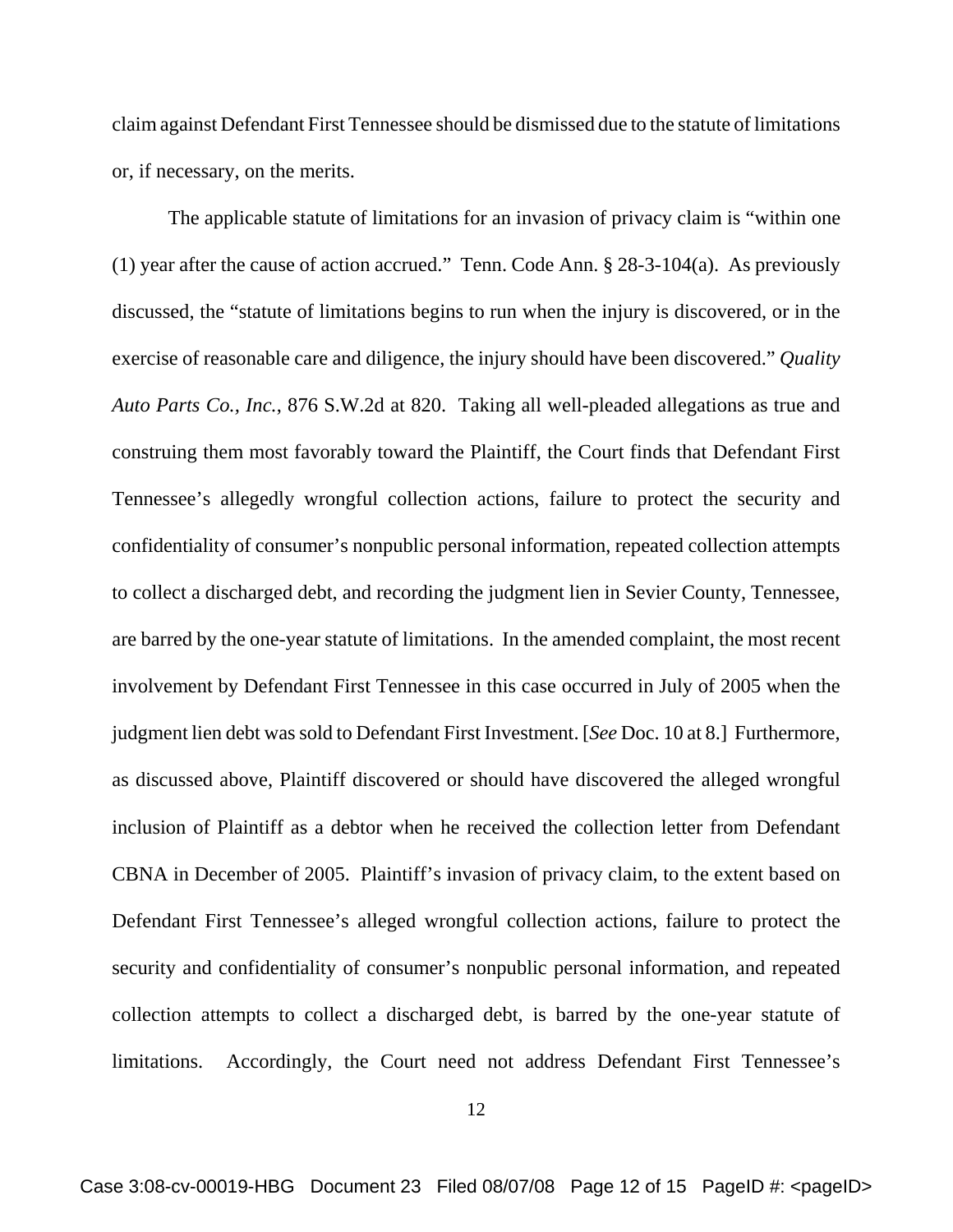substantive arguments as to those allegations. In light of additional argument made in Plaintiff's responsive brief, the Court will further address the invasion of privacy claim to the extent it is based on the recording of the judgment lien in Sevier County, Tennessee.

In his response brief, Plaintiff argues that Defendant First Tennessee recording a judgment lien in Sevier County, Tennessee, on July 9, 1999, constituted a "continuing and ongoing act" that is not barred by the one-year statute of limitations. [Doc. 21 at 13.] Thus, Plaintiff contends that the continuing violation doctrine should apply in this case. As an initial matter, the Court questions the applicability of the continuing violation doctrine to the present case. Tennessee courts have emphasized the narrow application of the continuing violation doctrine, primarily to employment discrimination cases, *see Smith v. EZ Pawn Co.*, No. E2000-02741-COA-R3-CV, 2001 WL 984920, at \*2 (Tenn. Ct. App. Aug. 28, 2001), and the Plaintiff has not cited to authority applying the continuing violation doctrine to invasion of privacy claims in Tennessee. Additionally, the applicability of the continuing violation doctrine to recording of the judgment lien in Sevier County, Tennessee, is problematic because it involves a discrete act that occurred on July 9, 1999. The Tennessee Supreme Court has stated that "the continuing violation doctrine does not apply to discrete acts," and a discrete act "'ceases' as of the time it occurs, not as of the time the consequences of the act cease." *Booker v. Boeing Co.*, 188 S.W.3d 639, 645 (Tenn. 2006). Thus, the Court is unpersuaded that the continuing violation doctrine is applicable to Plaintiff's invasion of privacy claim.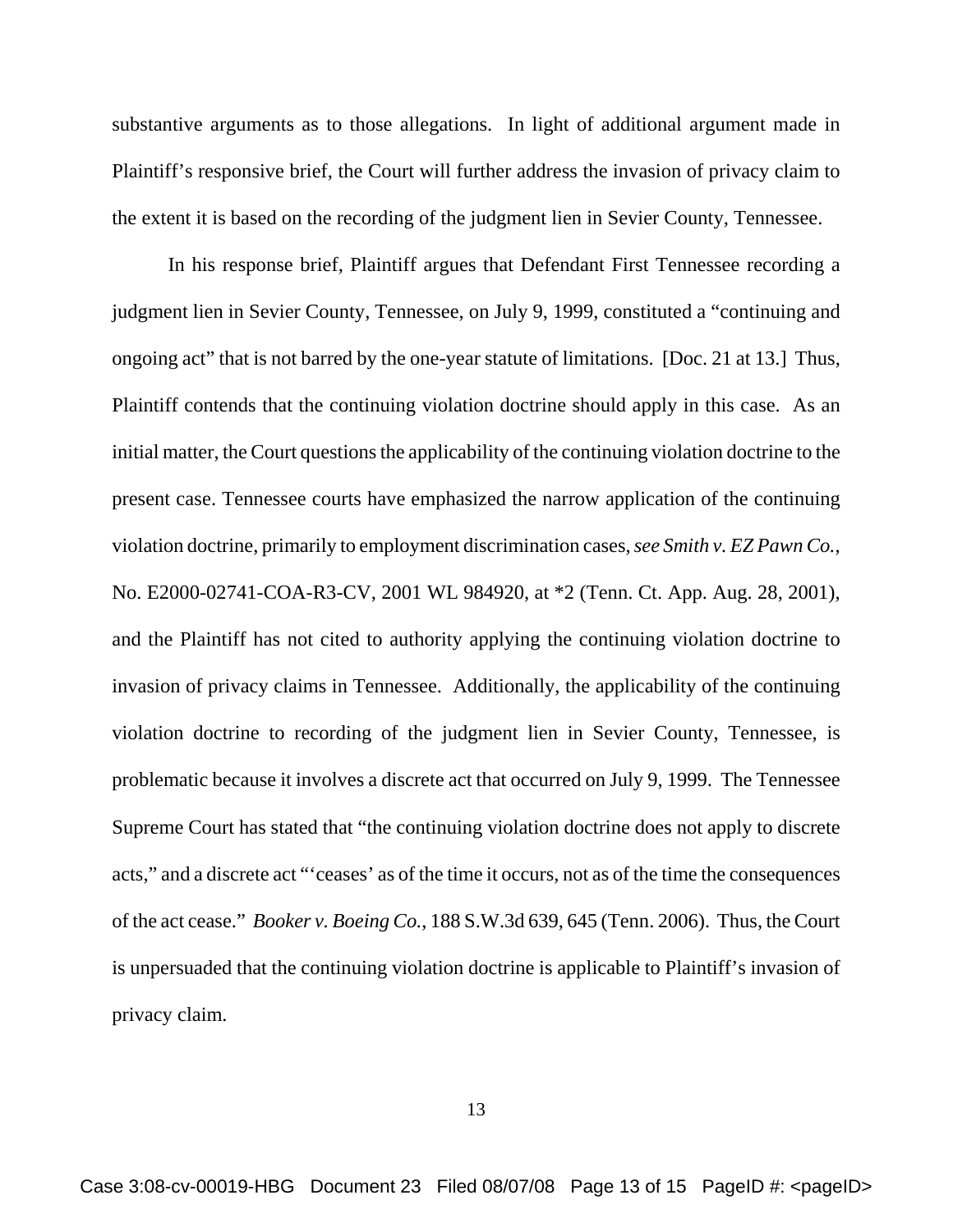Even if a claim based on Defendant First Tennessee's recording of the judgment lien in Sevier County, Tennessee, was not barred by the statute of limitations, Plaintiff could not prevail on such a claim. In *Martin v. Senators, Inc.*, the Tennessee Supreme Court recognized that a "previous publication of the matters in question by the individual himself would seem to preclude him from asserting any right of privacy with respect thereto." 418 S.W.2d 660, 663 (Tenn. 1967) (citation omitted). In the present case, Plaintiff is accordingly precluded from asserting an invasion of privacy claim when the matters involved were already of public record as a result of the bankruptcy proceedings in 1998. 11 U.S.C. § 107(a) (providing "a paper filed in a case under this title and the dockets of a bankruptcy court are public records and open to examination by an entity at reasonable times without charge"). In light of the above, the Court will grant Defendant First Tennessee's motion to dismiss as to the invasion of privacy claim.

#### **III. Further Relief Sought by Defendant First Tennessee**

In addition to requesting dismissal of the amended complaint for failure to state a claim upon which relief can be granted, Defendant First Tennessee has requested "further relief as to which First Tennessee may be entitled, including the taxation of all costs and reasonable attorneys fees to which First Tennessee may be entitled." [Doc. 19 at 1.] Notably, Defendant First Tennessee does not indicate on what basis it seeks such relief. To the extent Defendant First Tennessee may seek to rely on Fed. R. Civ. P. 54(d) or Local Rule 54.2, the Court notes that "a motion for costs under Federal Rule of Civil Procedure 54(d)(1) is a postjudgment motion not appropriate until after judgment." *Hadix v. Johnson*, 322 F.3d 895, 896